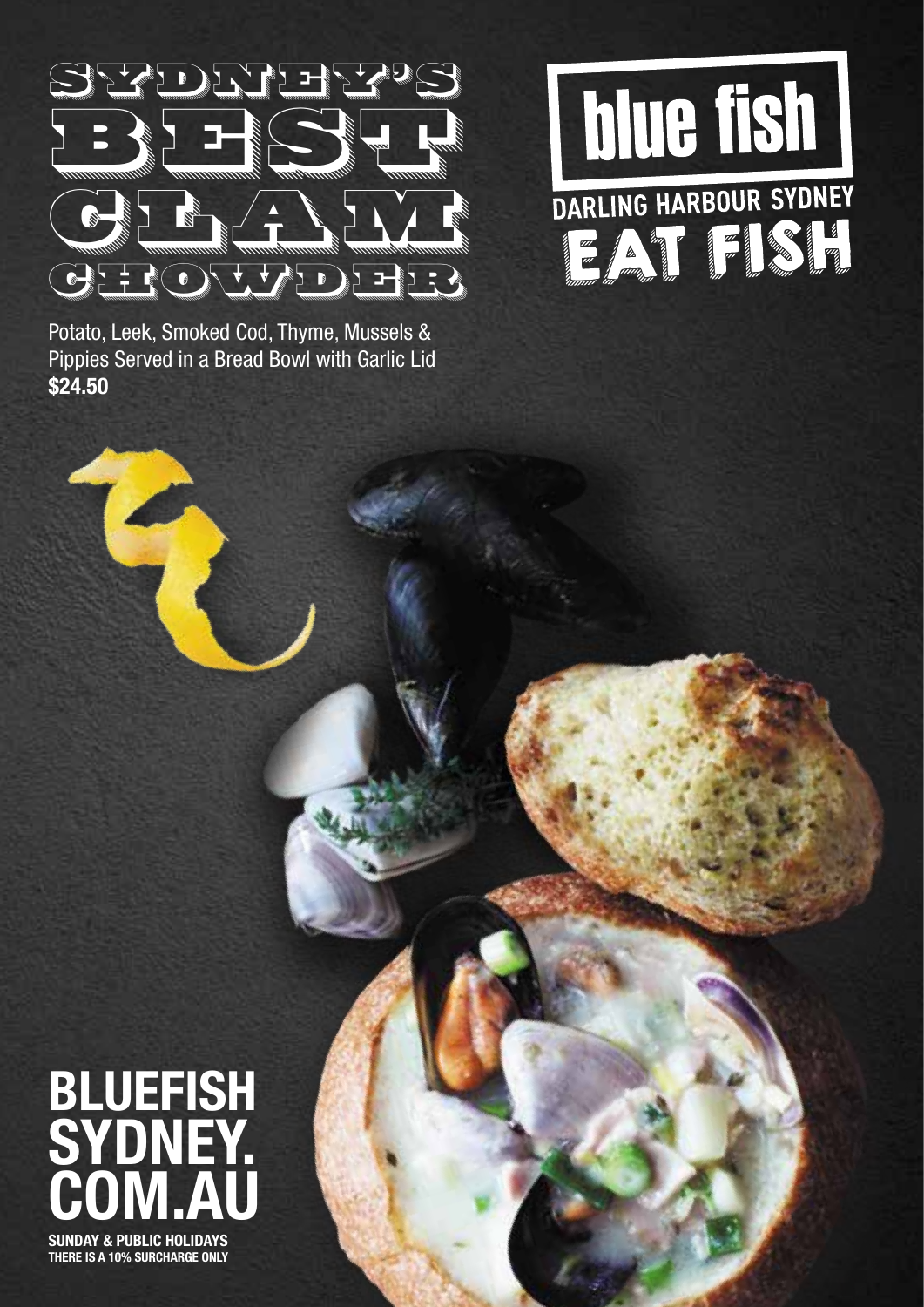

#### **WE RECOMMEND**

Matching this dish with **Proverbio Organic Prosecco** 

Glass: \$12.00 Bottle: \$60.00



posices



½ Doz \$35.95 Doz \$65.95

**You can also mix the (½ Doz or Doz) Fresh or Kilpatrick Oysters.**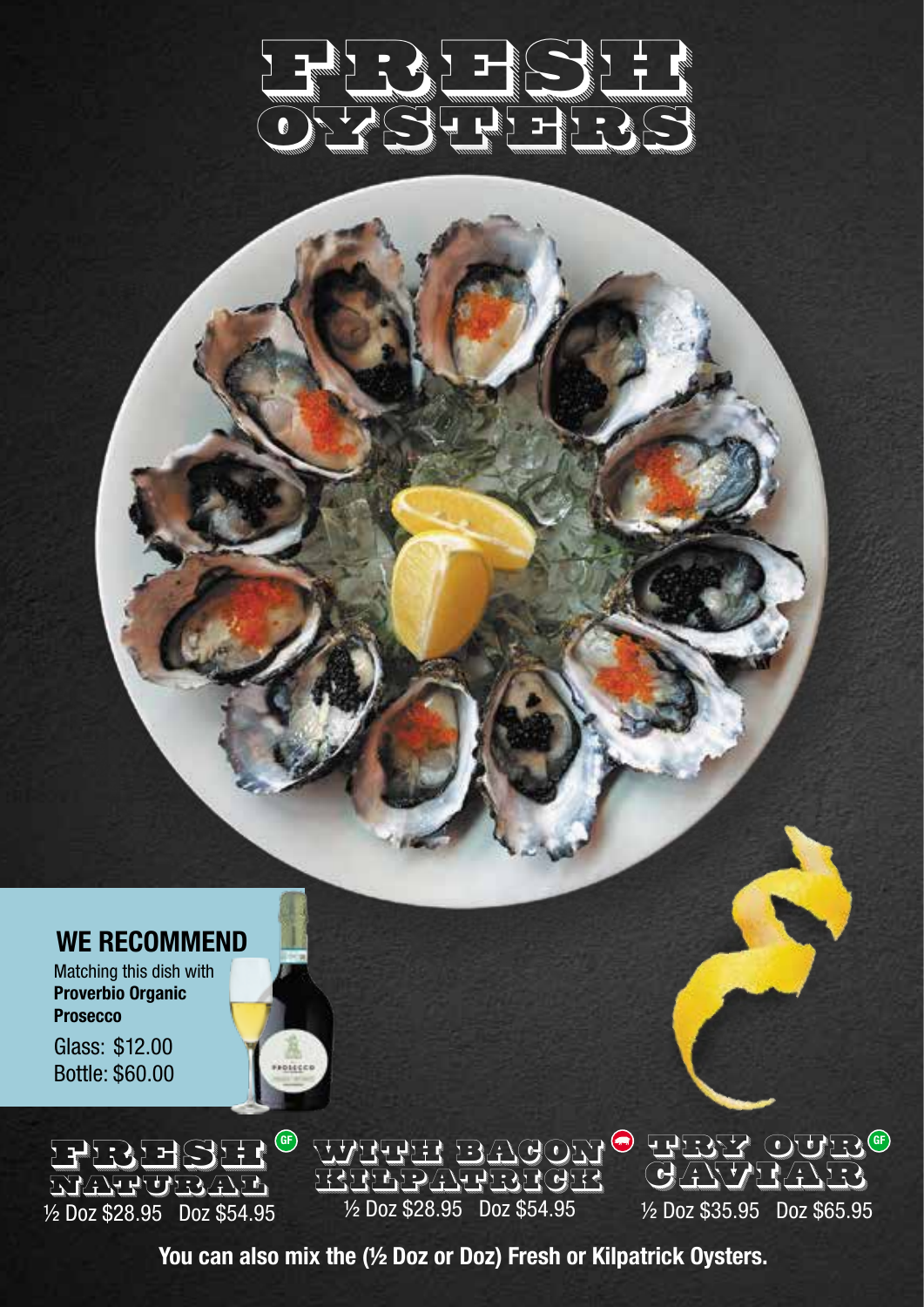## BREAD BY BBONTEE BAKERIA

**GF**

**GF**

| <b>Plain Bread</b>                                                   | \$6.60  |
|----------------------------------------------------------------------|---------|
| Sourdough, Olive Oil & Balsamic (3Pcs)                               |         |
| <b>Tomato Bruschetta</b>                                             | \$11.00 |
| Sourdough & Garlic Butter, Fresh Tomato & Basil (2Pcs)               |         |
| <b>Garlic Bread</b>                                                  | \$8.90  |
| Sourdough & Garlic Butter (3Pcs)                                     |         |
|                                                                      |         |
| SGGAL S                                                              |         |
|                                                                      |         |
| <b>Buddha Bowl</b>                                                   | \$26.50 |
| Avocado, Roast Pumpkin, Beetroot, Crunchy Cucumber,                  |         |
| Edamame, Brown Rice, Seaweed, Soy & Sesame Dressing                  |         |
| <b>Salmon Poke Bowl</b>                                              | \$34.50 |
| Fresh Salmon, Avocado, Roast Pumpkin, Beetroot,                      |         |
| Crunchy Cucumber Edamame, Brown Rice and Tobiko                      |         |
| Caviar, Seaweed Soy & Sesame Dressing                                |         |
| <b>Greek Salad</b>                                                   | \$18.50 |
| Cucumber, Lettuce, Fresh Tomato, Feta, Olives                        |         |
| and Grain Mustard Dressing                                           |         |
| <b>Roasted Pumpkin Salad</b>                                         | \$18.50 |
| Baby Spinach, Roast Pumpkin, Beetroot, Halloumi, Pepitas & Lemon Oil |         |
|                                                                      |         |

7



#### **WE RECOMMEND**

Matching this dish with **Medhurst Rose**  Glass: \$12.00 Bottle: \$65.00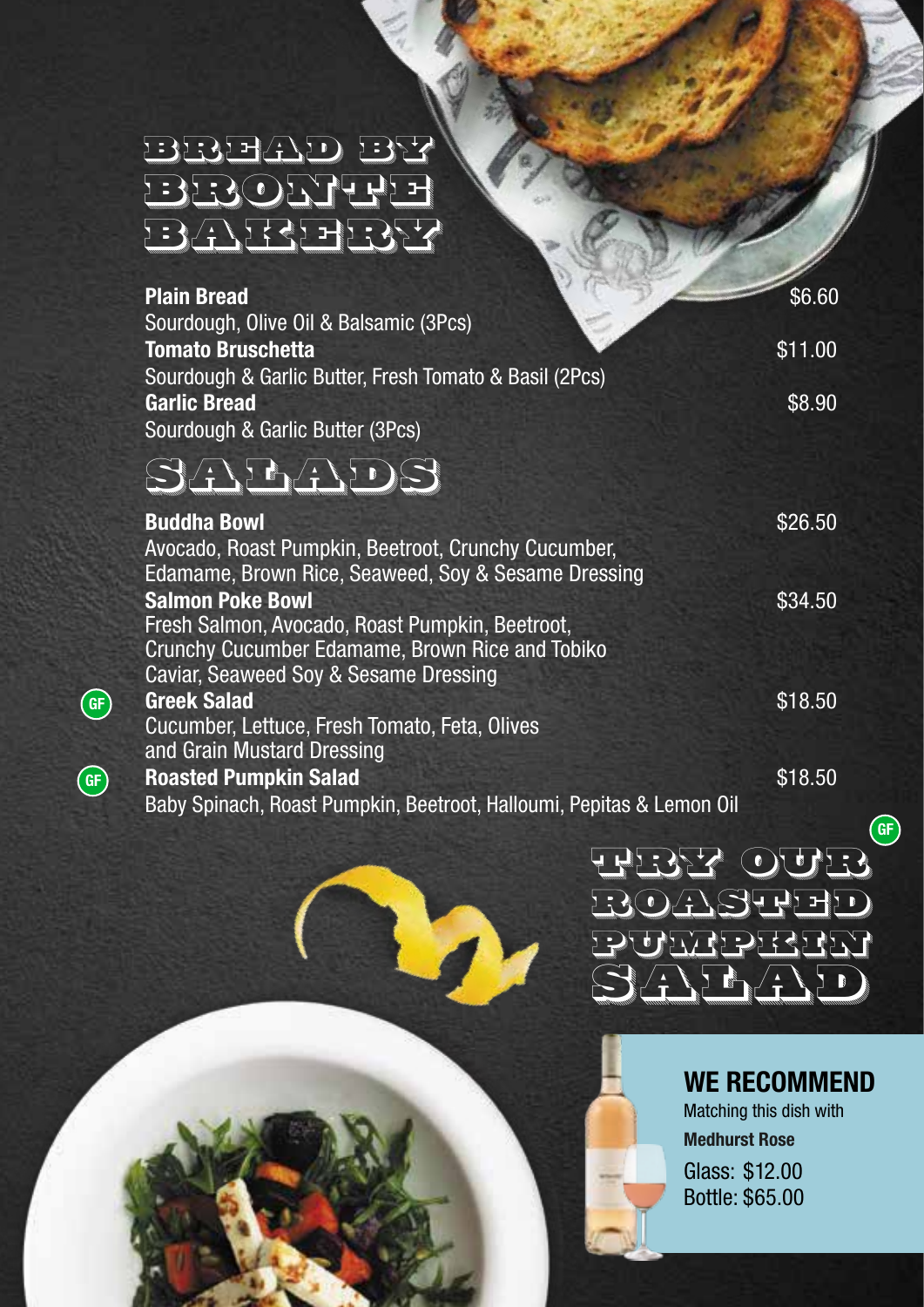SALT & PEPPER  $O(\sqrt{1})$ 

\$22.50

## GARRIC PRAWNS \$24.50

PRAWN DUMPLINGS \$18.50

#### **WE RECOMMEND**

Matching this dish with **Pewsey Vale Prima Riesling**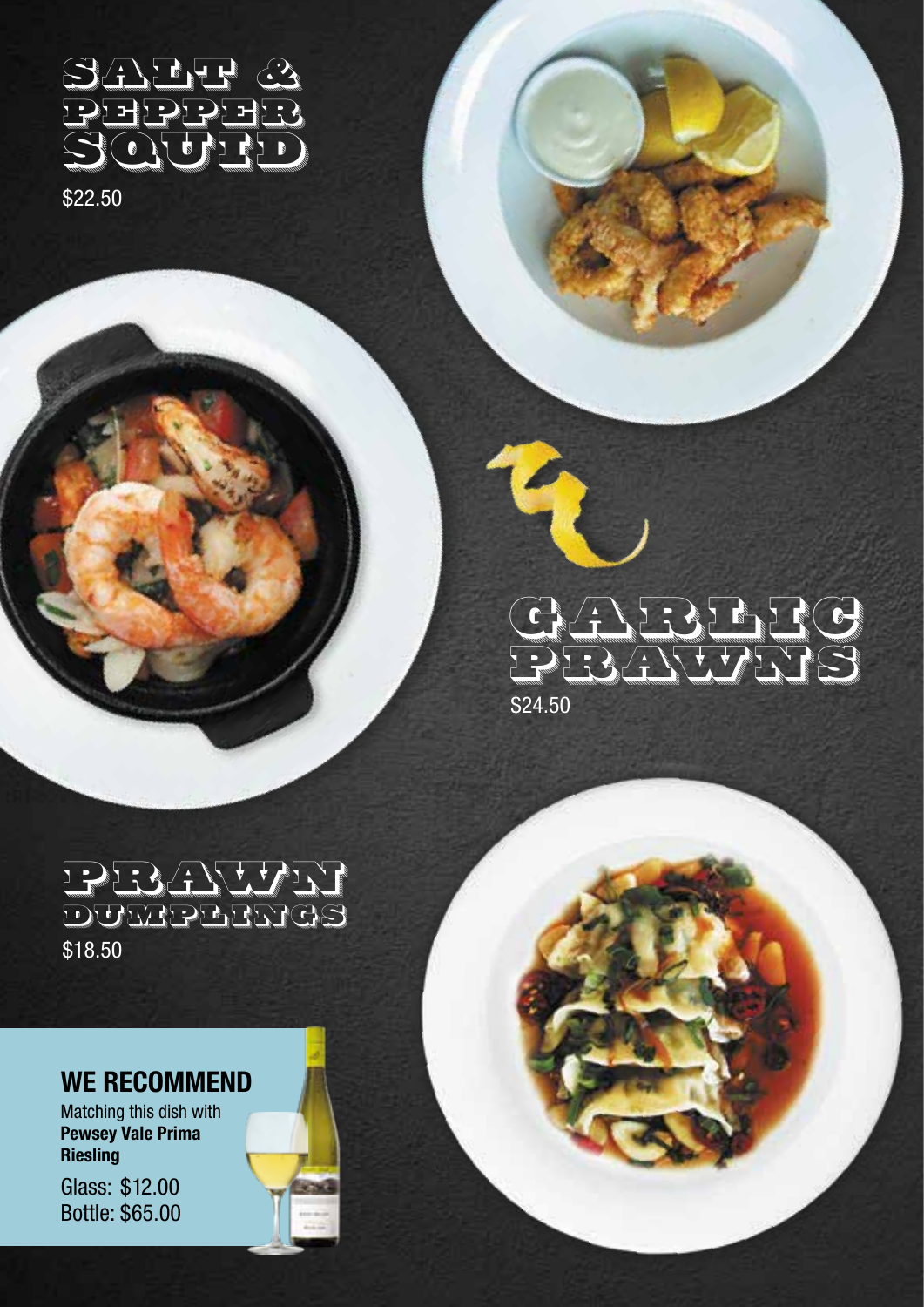# entre d

| GF) | <b>Moreton Bay Bugs</b>                                | Small                   | \$24.95  |
|-----|--------------------------------------------------------|-------------------------|----------|
|     | Served fresh with Aioli & Lemon                        | Large                   | \$49.95  |
|     | In A Wok (Choose Singapore Chilli Or Garlic Butter)    | $1$ Kg                  | \$155.00 |
| GF) | <b>Tiger Prawn</b>                                     | <b>Small (180g)</b>     | \$24.95  |
|     | <b>Cocktail Sauce &amp; Lemon</b>                      | Bucket (360g)           | \$49.95  |
| GF  | <b>Salmon Sashimi</b>                                  | Small 6 Pcs             | \$18.50  |
|     | with Pickled Ginger Soy Sauce, Wasabi                  | Large 12 Pcs            | \$37.00  |
|     | <b>Smoked Salmon</b>                                   |                         | \$25.50  |
|     | Rocket, Spanish Onion, Baby Capers & Toasted Sourdough |                         |          |
|     | <b>Vegetable Dumplings</b>                             | Small (4 pcs)           | \$17.50  |
|     | with Soy & Ginger Broth                                | Large $(8 \text{ pcs})$ | \$32.50  |
|     | <b>Prawn Dumplings</b>                                 | Small (4 pcs)           | \$18.50  |
|     | with Soy & Ginger Broth                                | Large (8 pcs)           | \$35.00  |
|     | <b>Salt &amp; Pepper Squid</b>                         | Small                   | \$22.50  |
|     | Aioli & Lemon                                          | Large                   | \$42.50  |
| GF  | <b>Garlic Prawns</b>                                   | Small                   | \$24.50  |
|     | White Onion, Fresh Tomato & Garlic Butter              | Large                   | \$49.00  |
| GF  | <b>Albrolhos Island Scallops</b>                       | Small                   | \$26.95  |
|     | Tomato Concasee & Lemon Butter                         | Large                   | \$39.95  |
|     | <b>Grilled Halloumi</b>                                |                         | \$17.50  |
|     | Cherry Tomato, Rocket & Lemon                          |                         |          |

WINGS Served with our amazing Ranch Dressing \$16.50

SPICY T

BUFFFFADO

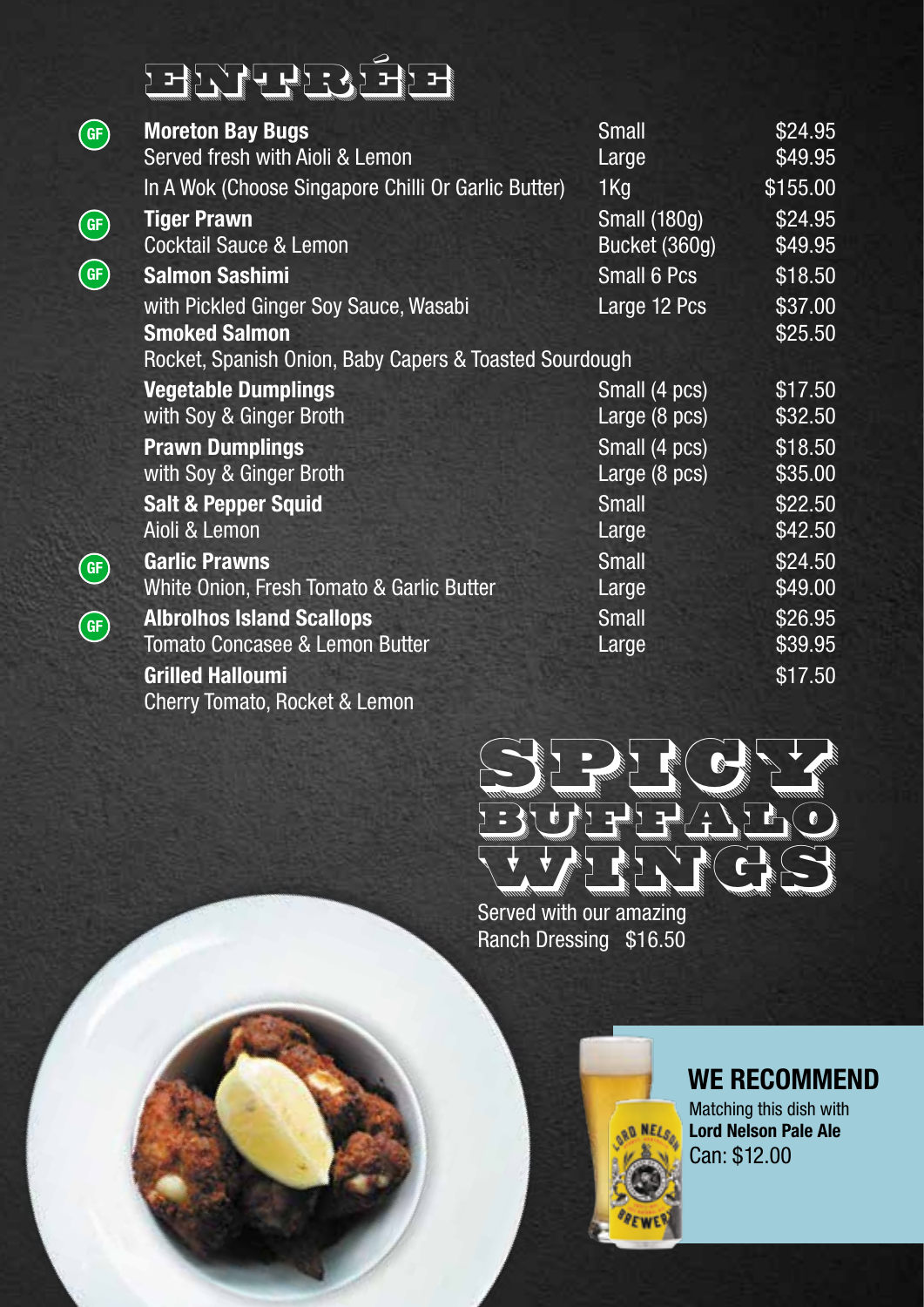# Moreton BAY BUGS

Served fresh with Aioli & Lemon Small \$24.95 Large \$49.95

## BUCKEHT OF PRAWNS

Peel them yourself 400g \$26.50



\$34.50

#### **WE RECOMMEND**

Matching this dish with **Lisa Mcguigan Sav Blanc**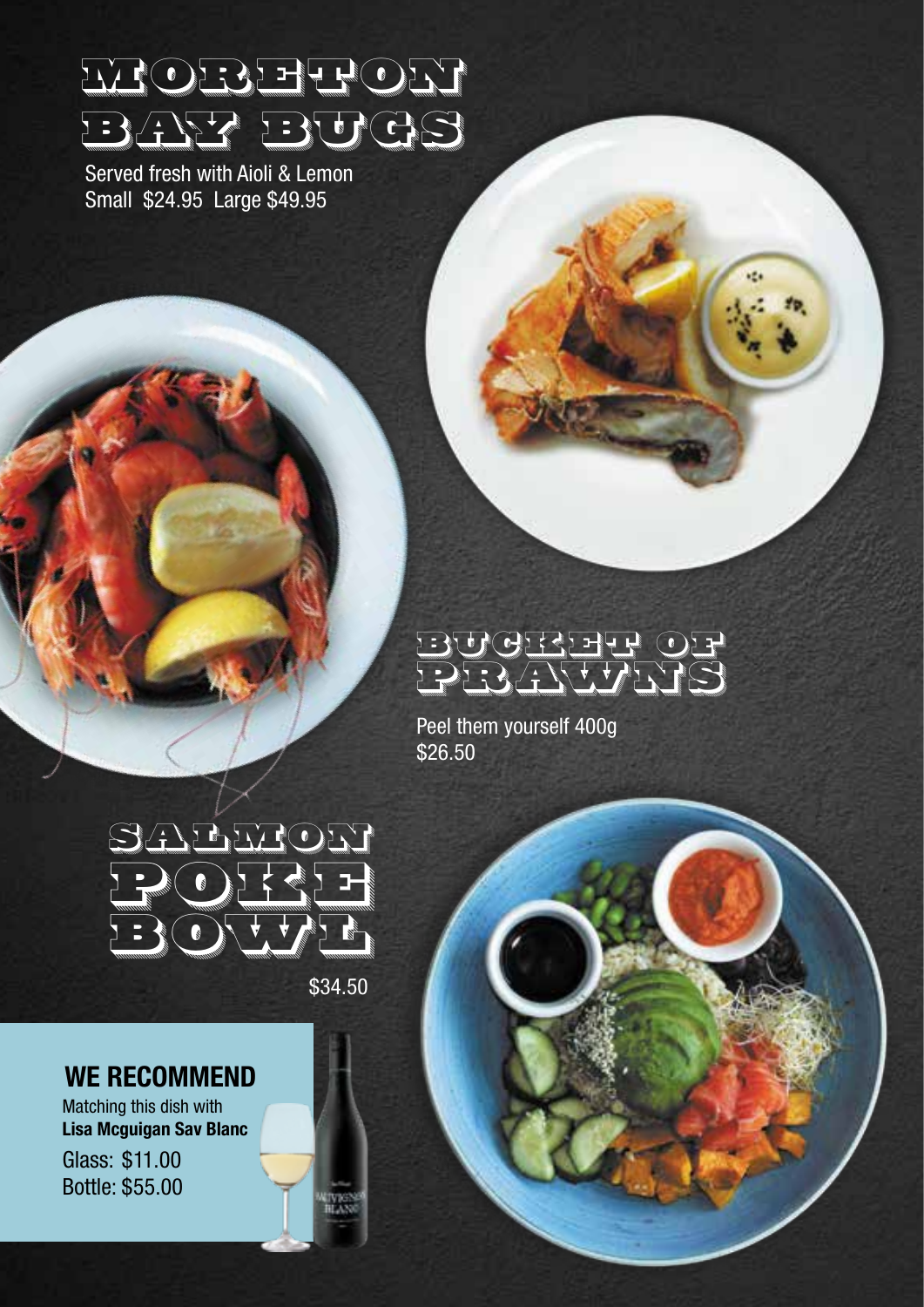# platters

| GF              | <b>Cold Seafood Plate For One</b><br>Oysters, Prawns, Bugs, Smoked Salmon,<br>Avocado, Sauces & Lemon                                                                                                                                                                                                      | \$59.95              |
|-----------------|------------------------------------------------------------------------------------------------------------------------------------------------------------------------------------------------------------------------------------------------------------------------------------------------------------|----------------------|
| GF              | <b>Cold Seafood Plate to Share</b><br>Oysters, Qld Tiger Prawns, Moreton Bay Bugs,                                                                                                                                                                                                                         | \$149.95             |
|                 | Alaskan Crab, Smoked Salmon, Avocado, Lemon & Sauces                                                                                                                                                                                                                                                       |                      |
|                 | <b>Giant Lobster</b><br>Rock Lobster, Choose From Garlic Butter or Mornay or<br>Singapore Chilli. Served with Chips, Coleslaw                                                                                                                                                                              | \$279.95             |
| GF              | <b>Giant King Crab Stack</b><br>1kg of Alaskan Crab served with Chips & Garlic Butter                                                                                                                                                                                                                      | \$355.00             |
|                 | <b>Jimbaran Seafood Platter to Share</b><br>Balinese Style BBQ Whole Baby Barramundi, BBQ King Prawn,<br>Spicy Wings, BBQ Calamari, Pickled Vegetables, Saffron<br><b>Rice, Sambal Mussels</b>                                                                                                             | \$135.00             |
|                 | <b>Exotic Meat Platter</b><br>Riverine Mbs2+ Sirloin Steak (Cooked Medium), Milly Hill Smoky<br>Lamb Sausage, Spicy Louisana Buffalo Wings, Oyster Kilpatrick,<br>Grilled Halloumi & Dipping Sauces.                                                                                                       | \$145.00             |
|                 | <b>Grilled Seafood Platter for Two (Served on Smoking Coals)</b><br>Salmon, Humpty Doo Barramundi, BBQ King Prawns, Crab,<br>Seared Scallops, BBQ Calamari, Dipping Sauces & Lemon                                                                                                                         | \$155.00             |
| <b>UPGRADES</b> | <b>Add Half Lobster Mornay</b><br><b>Add Whole Lobster Mornay</b>                                                                                                                                                                                                                                          | \$210.00<br>\$265.00 |
|                 | <b>Add a Giant Lobster</b><br>Choose From Garlic Butter, Mornay or Singapore Chilli                                                                                                                                                                                                                        |                      |
|                 | Add Half Giant Lobster<br><b>Add Whole Giant Lobster</b>                                                                                                                                                                                                                                                   | \$294.50<br>\$434.95 |
|                 | <b>Giant Family Seafood Platter</b><br>Natural Oysters, Fresh Queensland Tiger Prawns, Smoked Salmon,<br>Moreton Bay Bugs, Rockmelon, Steamed Mussels, BBQ King Prawns,<br>BBQ Calamari, Prawn Cutlets, Salt & Pepper Squid, Squid Rings,<br>Atlantic Salmon, Humpty Doo Barramundi, Chips, Sauces & Lemon | \$255.00             |
|                 | Make it a Whole Lobster Mornay                                                                                                                                                                                                                                                                             | \$310.00             |
| <b>UPGRADES</b> | <b>Add a Giant Lobster</b><br>Choose From Garlic Butter, Mornay or Singapore Chilli                                                                                                                                                                                                                        |                      |
|                 | <b>Add Half Giant Lobster</b><br><b>Add Whole Giant Lobster</b>                                                                                                                                                                                                                                            | \$385.00<br>\$499.95 |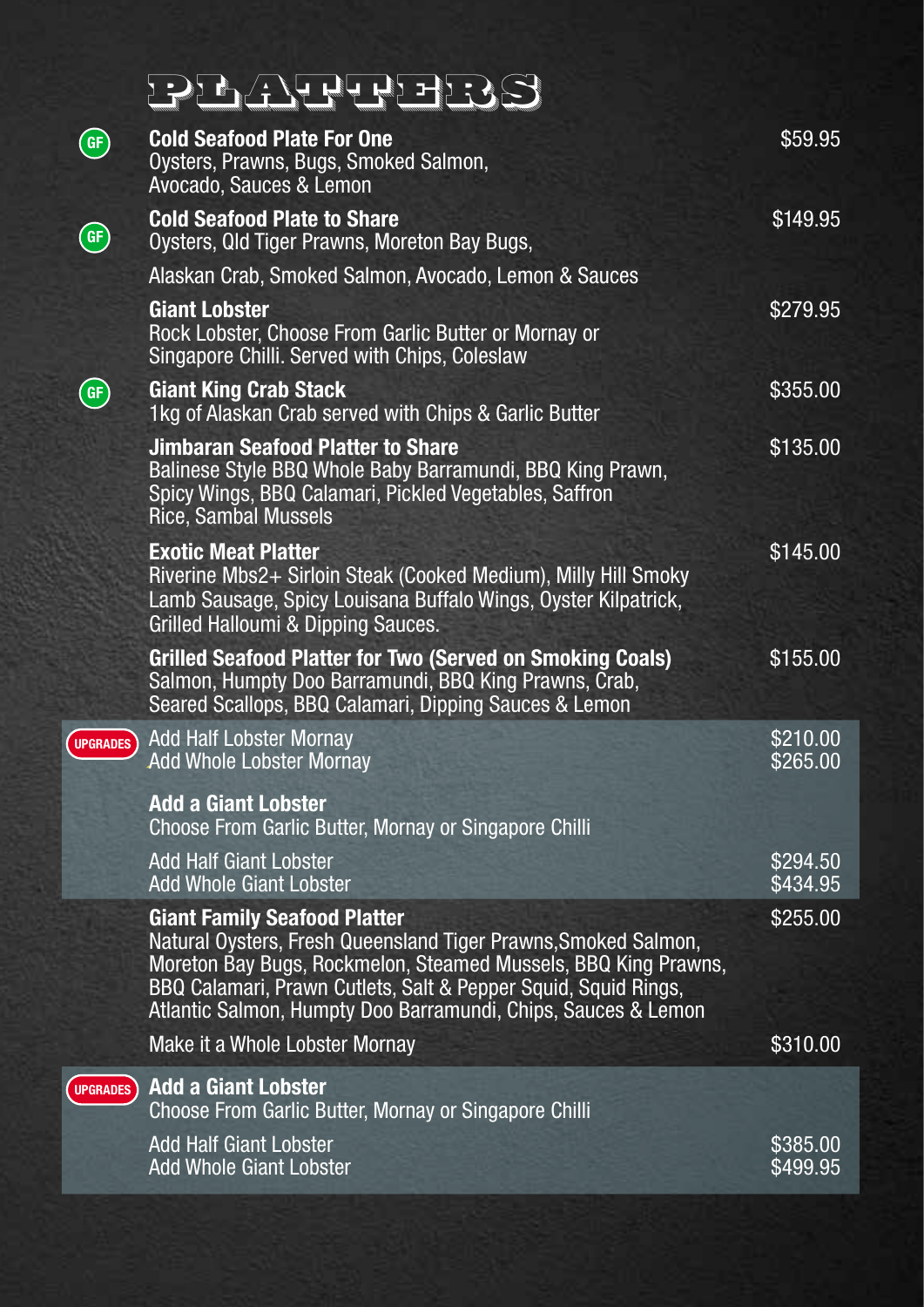## SMOKING GRILLED PLATTER ??

Matching this dish with **Dandeloin Vineyards Cab Sav** 

Glass: \$12.00 Bottle: \$65.00

Salmon, Humpty Doo Barramundi, BBQ King Prawns, Crab, Seared Scallops, BBQ Calamari, Lemon & Dipping Sauces \$155.00

**WE RECOMMEND**<br>Matching this dish with **Add Half Lobster Mornay** \$210.00<br>Add Whole Lobster Mornay \$265.00 Add Whole Lobster Mornay

> **Add a Giant Lobster Choose From Garlic Butter, Mornay or Singapore Chilli**

| Add Half Giant Lobster  | \$294.50 |
|-------------------------|----------|
| Add Whole Giant Lobster | \$434.95 |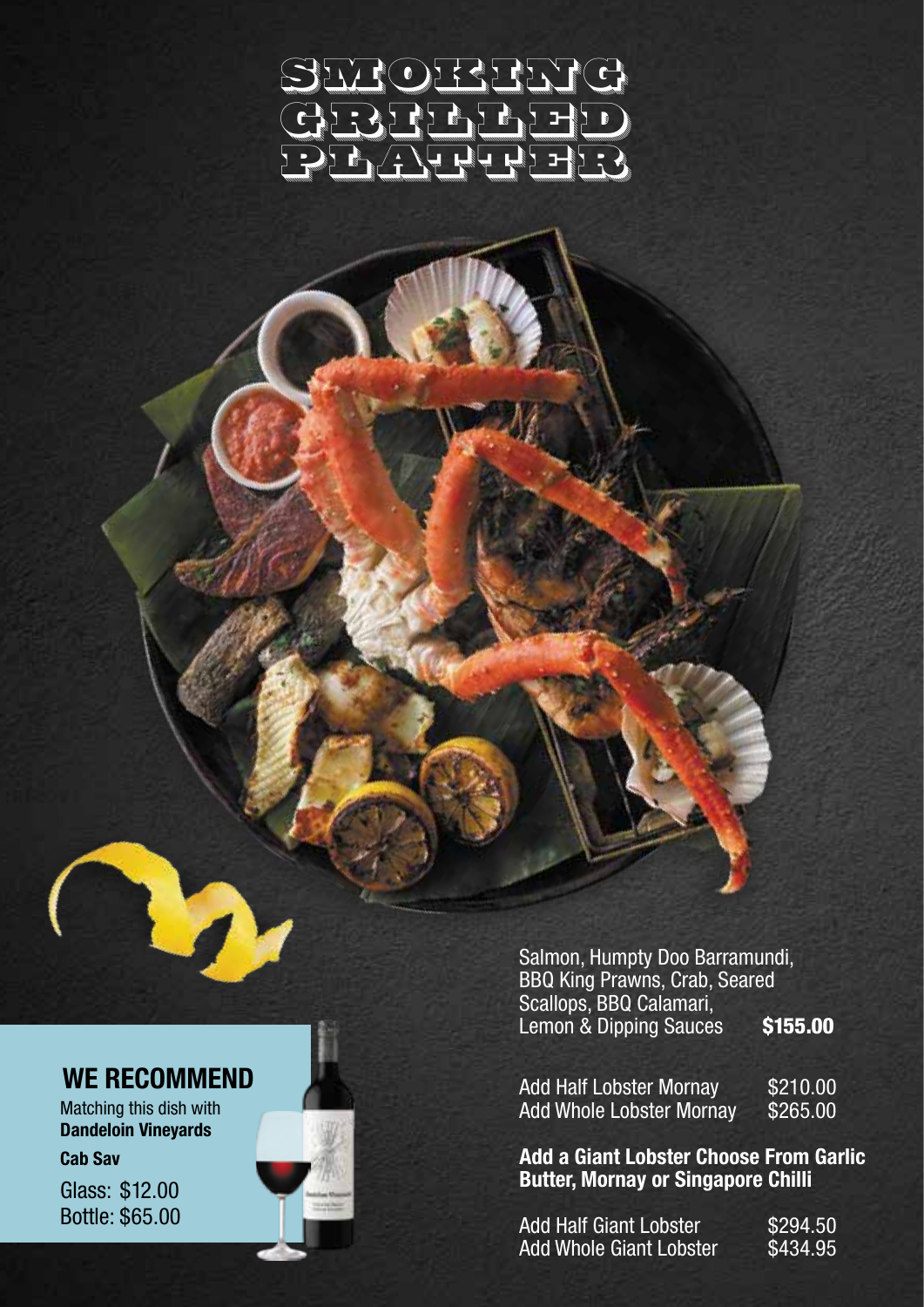

Balinese Style BBQ Whole Baby Barramundi, BBQ King Prawn, Skewers, BBQ Calamari, Pickled Vegetables, Saffron Rice, Spicy Wings & Sambal Mussels \$135.00

Add Half Lobster Mornay \$190.00<br>Add Whole Lobster Mornay \$245.00 Add Whole Lobster Mornay

**Add a Giant Lobster Choose From Garlic Butter, Mornay or Singapore Chilli** 

Add Half Giant Lobster \$274.95<br>Add Whole Giant Lobster \$414.95 Add Whole Giant Lobster



#### **WE RECOMMEND**

Matching this dish with **Charnwood Shiraz**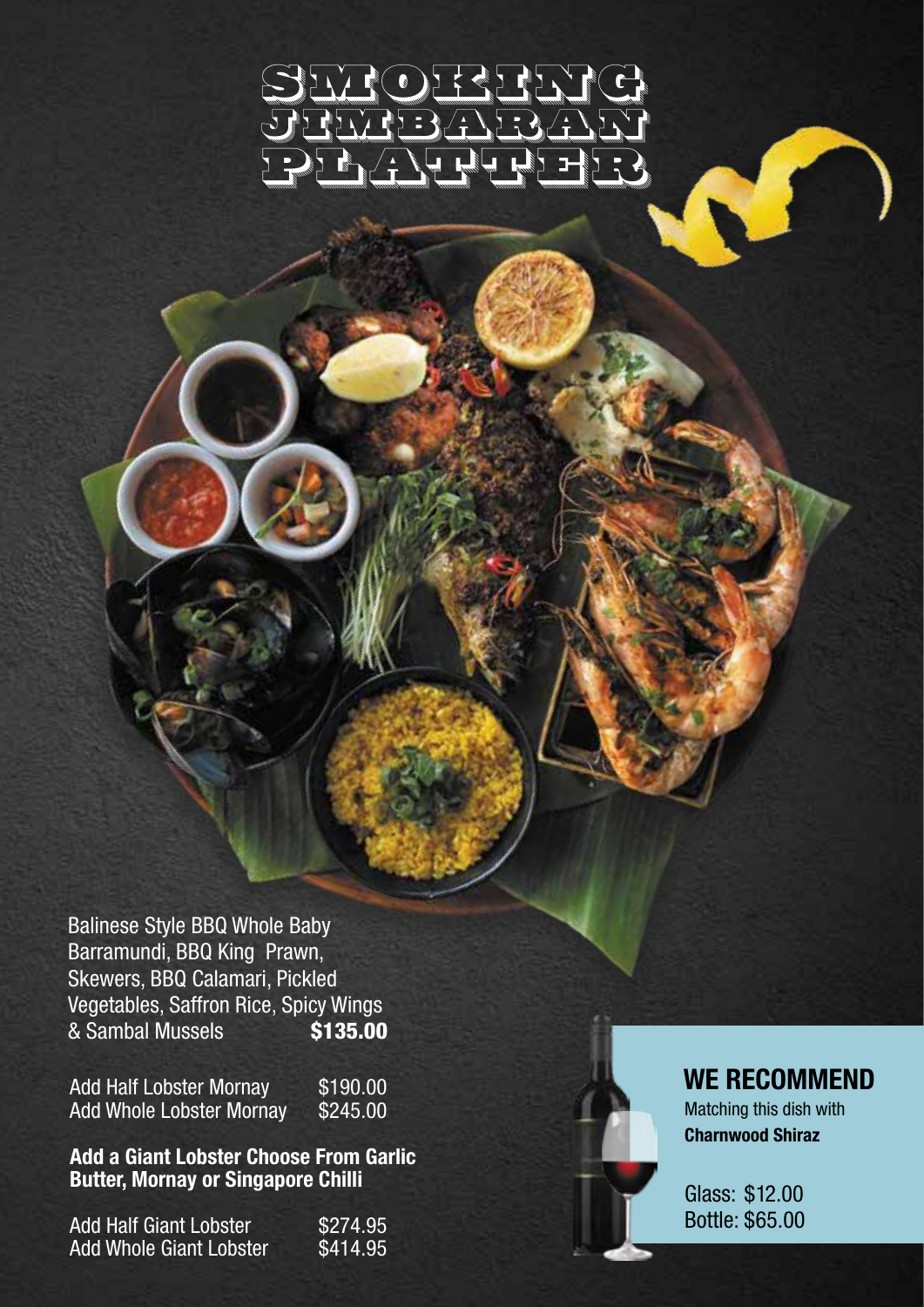# GIANT COMPANY TO THE COMPANY OF THE COMPANY OF THE COMPANY OF THE COMPANY OF THE COMPANY OF THE COMPANY OF THE SEEROOD PRATTER REC

Natural Oysters, Fresh Queensland Tiger Prawns,Smoked Salmon, Moreton Bay Bugs, Rockmelon, Steamed Mussels, BBQ King Prawns, BBQ Calamari, Prawn Cutlets, Salt & Pepper Squid, Squid Rings, Atlantic Salmon, Humpty Doo Barramundi, Chips, Sauces & Lemon

#### **WE RECOMMEND**

Matching this dish with **Lisa Mcguigan Vermentino** 

Glass: \$12.00 Bottle: \$65.00



Make it extra special by upgrading your lobster.

Whole Lobster Mornay \$310.00

**Add a Giant Lobster Choose From Garlic Butter, Mornay or Singapore Chilli** 

Add Half Giant Lobster \$385.00<br>Add Whole Giant Lobster \$499.95 Add Whole Giant Lobster

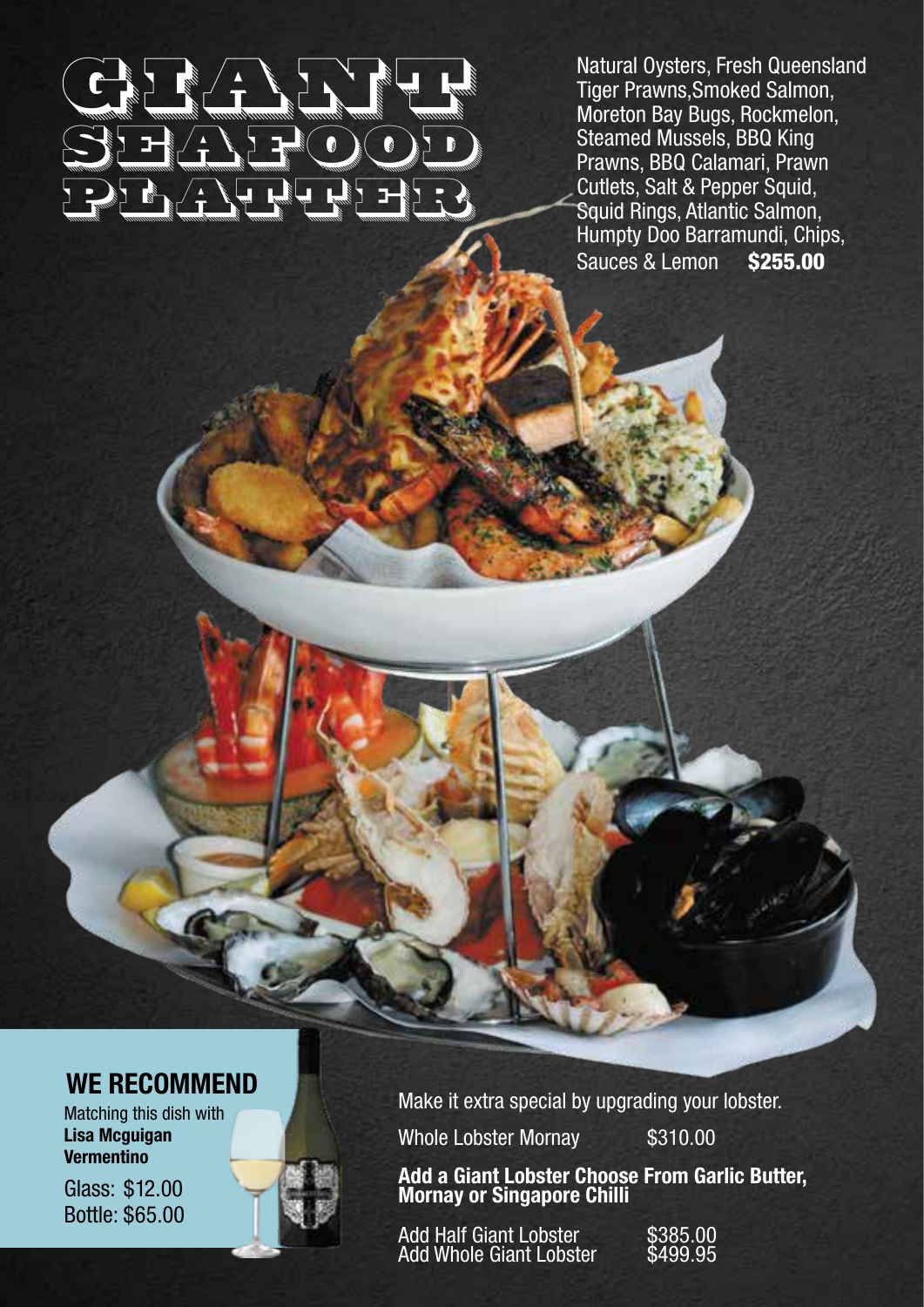## mains

**GF**

**GF**

| <b>Rock Lobster Mornay</b><br>Served with Chips                                                            | <b>Half Lobster</b><br>Whole Lobster | \$55.00<br>\$109.50 |
|------------------------------------------------------------------------------------------------------------|--------------------------------------|---------------------|
| <b>Seafood Paella</b><br>Lamb Merguez, Chicken, Mussels, Clams, Prawns,<br>Calamari, BBQ King Prawn        |                                      | \$41.50             |
| Sirloin Steak Riverine (300g) Mbs 2+                                                                       |                                      |                     |
| Served with Chips & Diane Sauce<br><b>Add Garlic Prawns</b>                                                |                                      | \$42.50<br>\$12.50  |
| <b>Mussels Marinara With Garlic Toast</b><br>Tomato, Garlic, Chill & Parsley                               |                                      | \$34.50             |
| <b>18 Hour Slow Braised Lamb Shanks</b><br>Cooked In A Rich Sauce Served With Mash                         |                                      | \$37.50             |
| 124 SULA                                                                                                   |                                      |                     |
| <b>Calamari Linguine</b><br>Tomato Sauce, Olive Oil, Garlic, Chilli, Parsley & Lemon Juice                 |                                      | \$36.50             |
| <b>3 Kings Linguine</b><br>Bugs, Prawns, Crab, Lamb Merguez & Brandy Cream Sauce                           |                                      | \$41.50             |
| <b>Lobster Pasta</b><br>Fresh Local Lobster meat with homemade Lobster<br><b>Bisque &amp; Tomato Sauce</b> |                                      | \$55.00             |
| <b>Smoked Salmon Pasta</b><br>Caramelised Leek, Dill & Cream                                               |                                      | \$33.50             |
| <b>Home Made Gnocchi</b><br>Choose a flavour.                                                              |                                      | \$26.50             |

Pesto & Parmesan

Parmarosa Fresh Tomato Sauce Spanish Onion Garlic Chilli Cream & Parsley



#### **WE RECOMMEND**

Matching this dish with **Sangria**  Glass: \$8.00 Carafe: \$32.50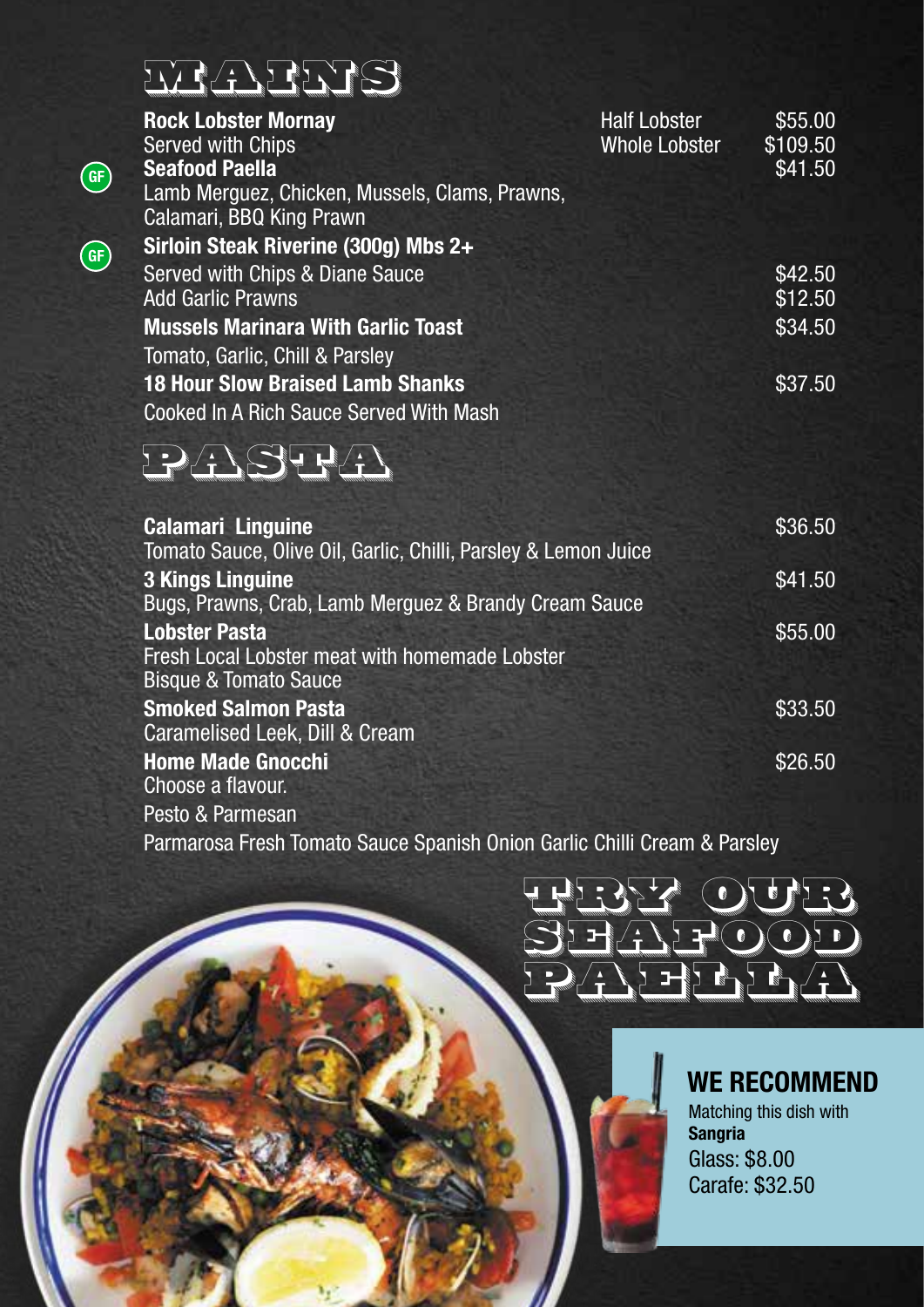### Barramundi & Scallop Pie

\$39.50 Served with a Sea Salt Pastry Lid & Mash



 $165$ 

18 Hour Slow Cooked In A Rich Sauce Served With Mash \$37.50

#### **WE RECOMMEND**

Matching this dish with **Lisa Mcguigan** 

#### **Pinot Noir**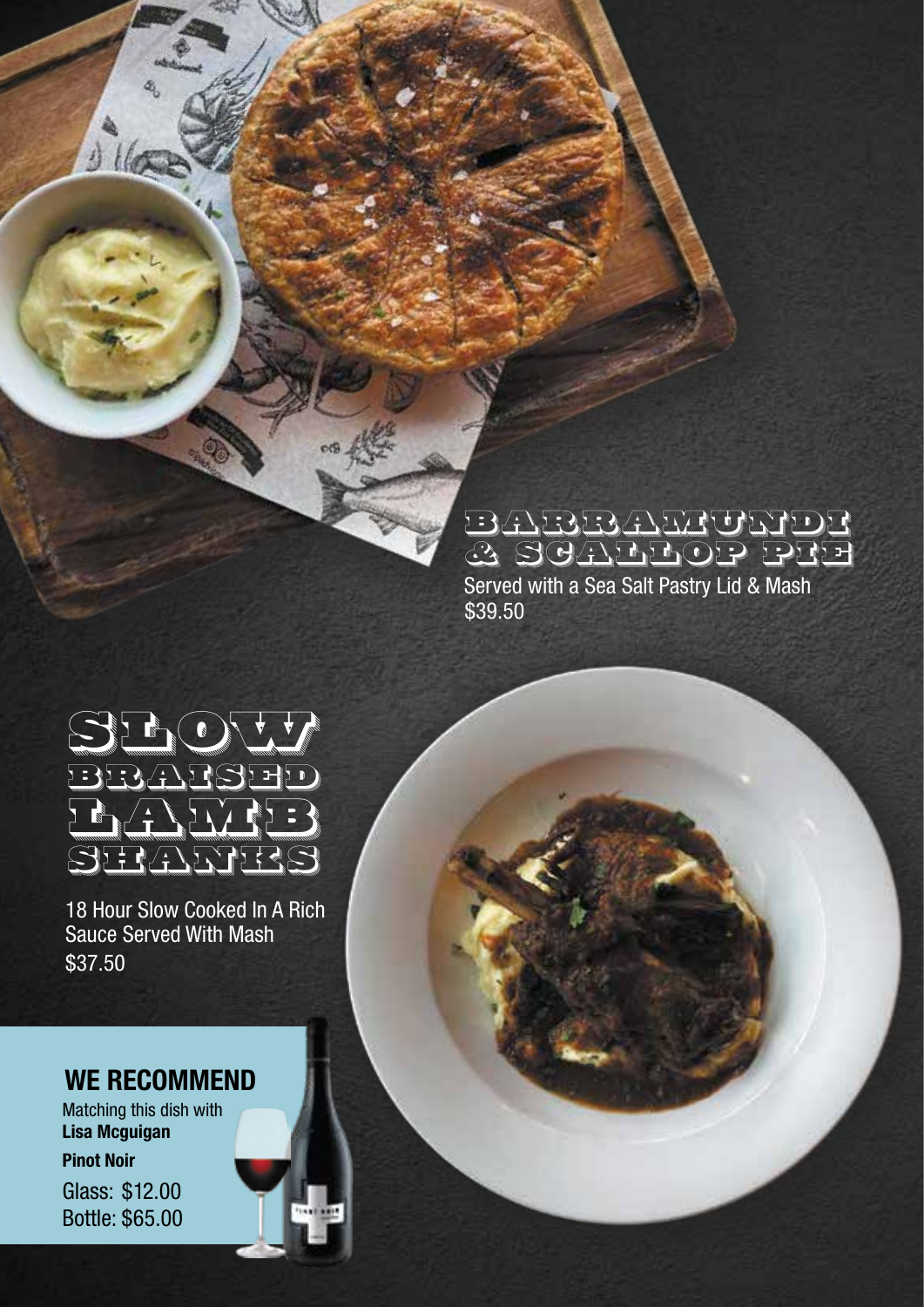

## PESTO GETOGGHT \$26.50

### 3 Kings Linguine \$41.50

\$36.50 GALAMARI **LINGUINE**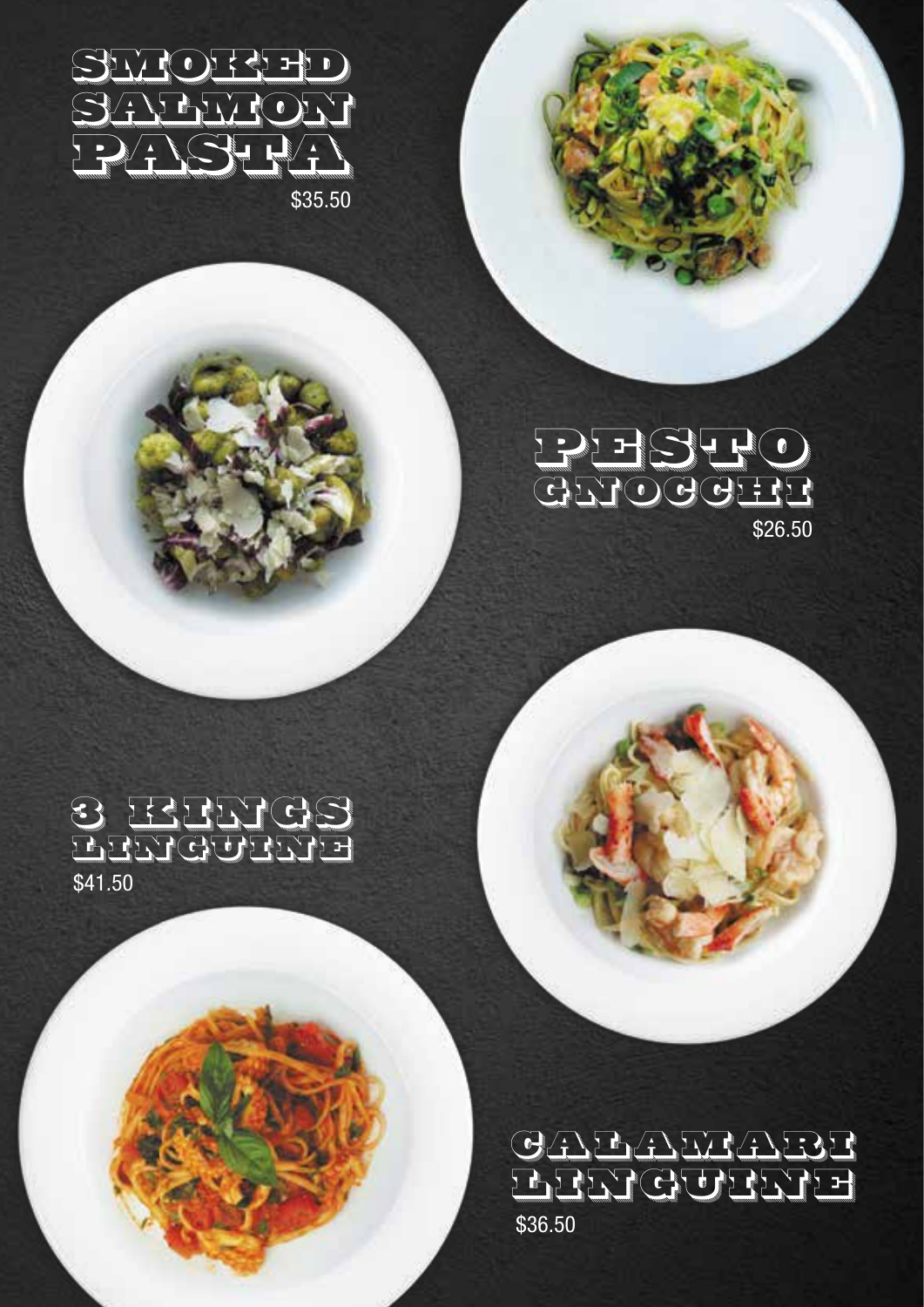

Served with Chips & Lemon Butter Sauce \$36.50

### ECHT<sub>V</sub> BABY. BARRAMUNDI

Balinese style with Spicy Tomato Sambal \$39.50

Atlantic SALETOM Fille The

\$39.50

#### **WE RECOMMEND**

Matching this dish with **Lisa Mcguigan**

**Pinot Grigio**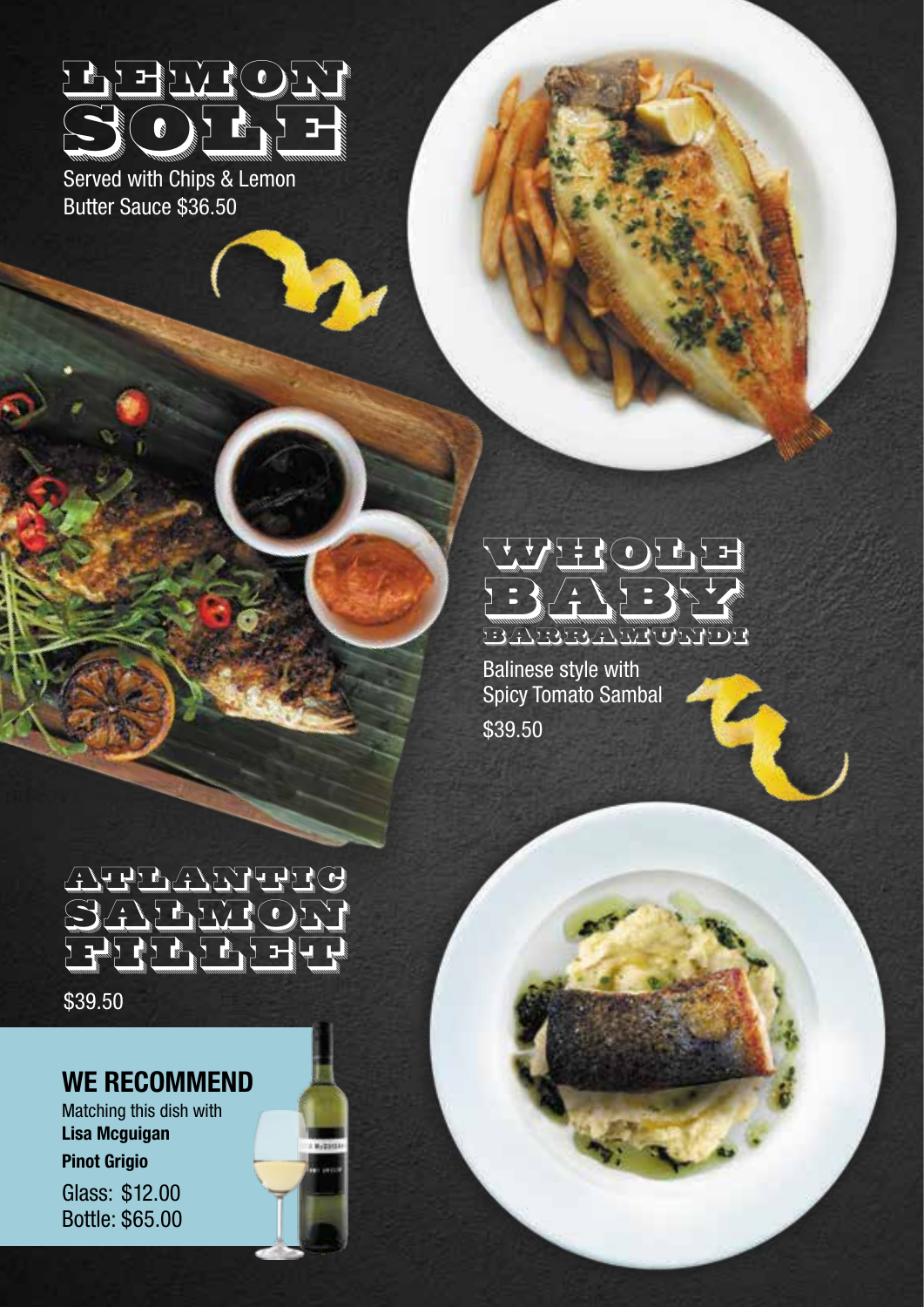## traditional

| <b>Crumbed Calamari &amp; Chips</b>                       | \$24.50 |
|-----------------------------------------------------------|---------|
| Tartare & Lemon                                           |         |
| <b>Prawn Cutlet &amp; Chips</b>                           | \$29.50 |
| Tartare & Lemon                                           |         |
| <b>Chicken Schnitzel</b>                                  | \$27.50 |
| Crumbed Chicken Breast, Chips & Diane Sauce               |         |
| <b>Fisherman's Basket</b>                                 | \$35.50 |
| Fish Fillet, Prawn Cutlet & Calamari Rings, BBQ Calamari, |         |
| Seared Scallop, BBQ Prawns, Chips & Tartare Sauce         |         |
| <b>Barramundi &amp; Scallop Pie</b>                       | \$39.50 |
| Served with a Sea Salt Pastry Lid & Mash                  |         |

## market fre

| <b>Humty Doo Barramundi Fillet</b>      | \$39.50 |
|-----------------------------------------|---------|
| Served with Mash & Wild Rocket Pesto    |         |
| <b>Whole BBQ Barramundi Fillet</b>      | \$39.50 |
| Balinese style with Spicy Tomato Sambal |         |
| <b>Atlantic Salmon Fillet</b>           | \$39.50 |
| Served with Mash & Wild Rocket Pesto    |         |
| <b>Whole Lemon Sole</b>                 | \$36.50 |
| Served with Chips & Lemon Butter Sauce  |         |

## sides

| <b>Bowl of Calamari</b>                                         | \$18.50 |
|-----------------------------------------------------------------|---------|
| <b>Tossed Seasonal Vegetables</b>                               | \$15.50 |
| With Chilli, Garlic, Ginger, Sesame Seeds & our Signature Sauce |         |
| <b>Sweet Potato Chips &amp; Aioli</b>                           | \$11.00 |
| <b>Chips</b>                                                    | \$8.50  |
| <b>Brown Rice</b>                                               | \$4.00  |
| <b>Bowl of Mash</b>                                             | \$10.50 |
|                                                                 |         |



**GF GF**

**GF** 

**GF**

fish&CHIPS

Our Award Winning Recipe served with Chips & Tartare Sauce \$24.95



Matching this dish with **Balter XPA**  Can: \$12.00

**BALTER**